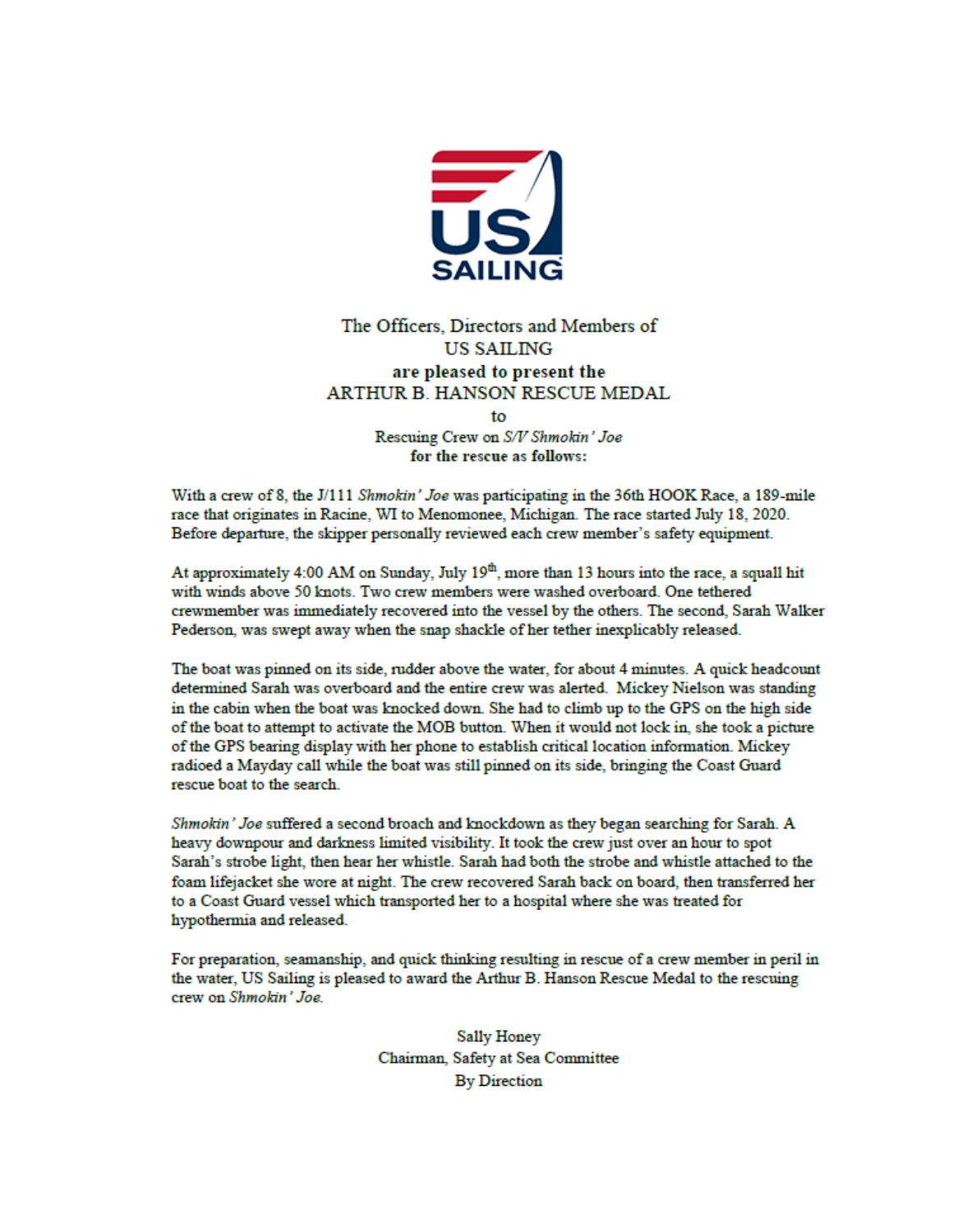### **Presentation**



(Jeff Shaeffer, left, receiving Hanson Medal from Matthew Gallagher of the US Sailing Safety at Sea committee)

January 23. 2021: Presenting the Arthur B. Hanson Rescue Medal ceremony at a ceremony at the Racine Yacht Club was Mathew Gallagher of the US Sailing Safety at Sea committee. According to Gallagher, these awards represent the best of the best in a rescue situation.

In attendance were captain Jeff Schaeffer, crew members Rob Walker, Mark Lewis, Randy Bredin, Mickey Nielsen, and Sarah herself. Sarah said she was delighted to travel from Florida to Wisconsin in January for the event, for the opportunity join in celebrating her rescuers!

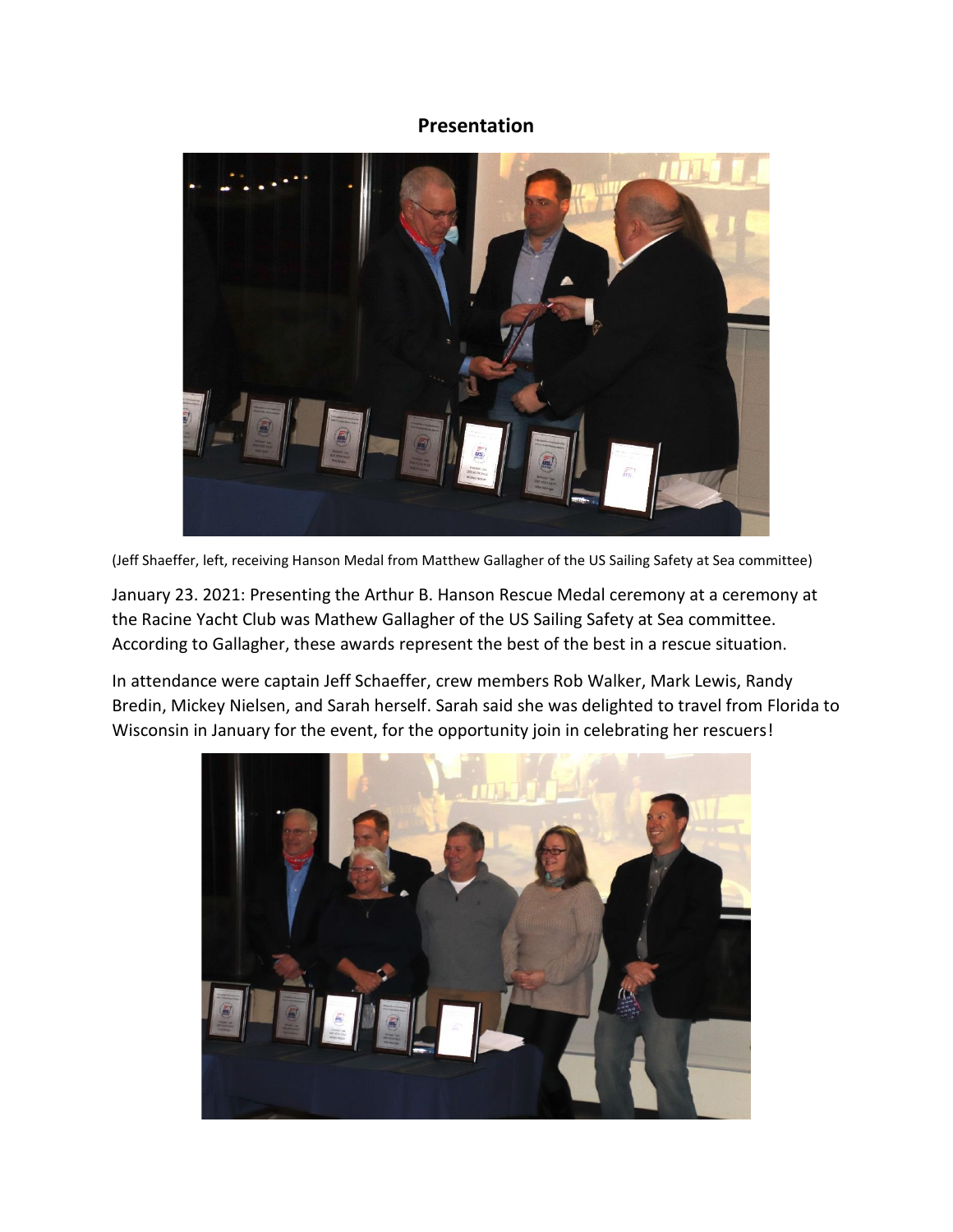## **Nomination**

| Date of Incident                         | 07-19-2020                                                                        |
|------------------------------------------|-----------------------------------------------------------------------------------|
| What was the nature of<br>this incident? | People Overboard                                                                  |
| What happened?                           | The 2020 HOOK Race had a successful two person overboard<br>recovery              |
|                                          | of Sarah Walker Pederson, Ft. Myers, Florida, and an unnamed<br>male, from the    |
|                                          | J/111, Shmokin' Joe. This story is from input from John Weiss<br>and Randy        |
|                                          | Bredin and an interview with Sarah Walker Pederson, the<br>recovered sailor.      |
|                                          |                                                                                   |
|                                          |                                                                                   |
|                                          | More than thirteen hours into the 2020 HOOK Race, on Sunday<br>morning at about   |
|                                          | 0215, Shmokin' Joe reduced its sail plan by taking down their<br>A2 spinnaker and |
|                                          | setting the #4 jib, as they were aware from public weather<br>forecasts that a    |
|                                          | storm was approaching. Shortly thereafter the main sail was<br>taken down. There  |
|                                          | was lightning for an hour before the squall hit. The crew<br>watched boats to     |
|                                          | the west when could see them for clues of incoming weather.<br>Sarah was the      |
|                                          | forward most crew, on the coaming. This was the second squall<br>of the race.     |
|                                          | They were about 5 miles northeast of the Sturgeon Bay                             |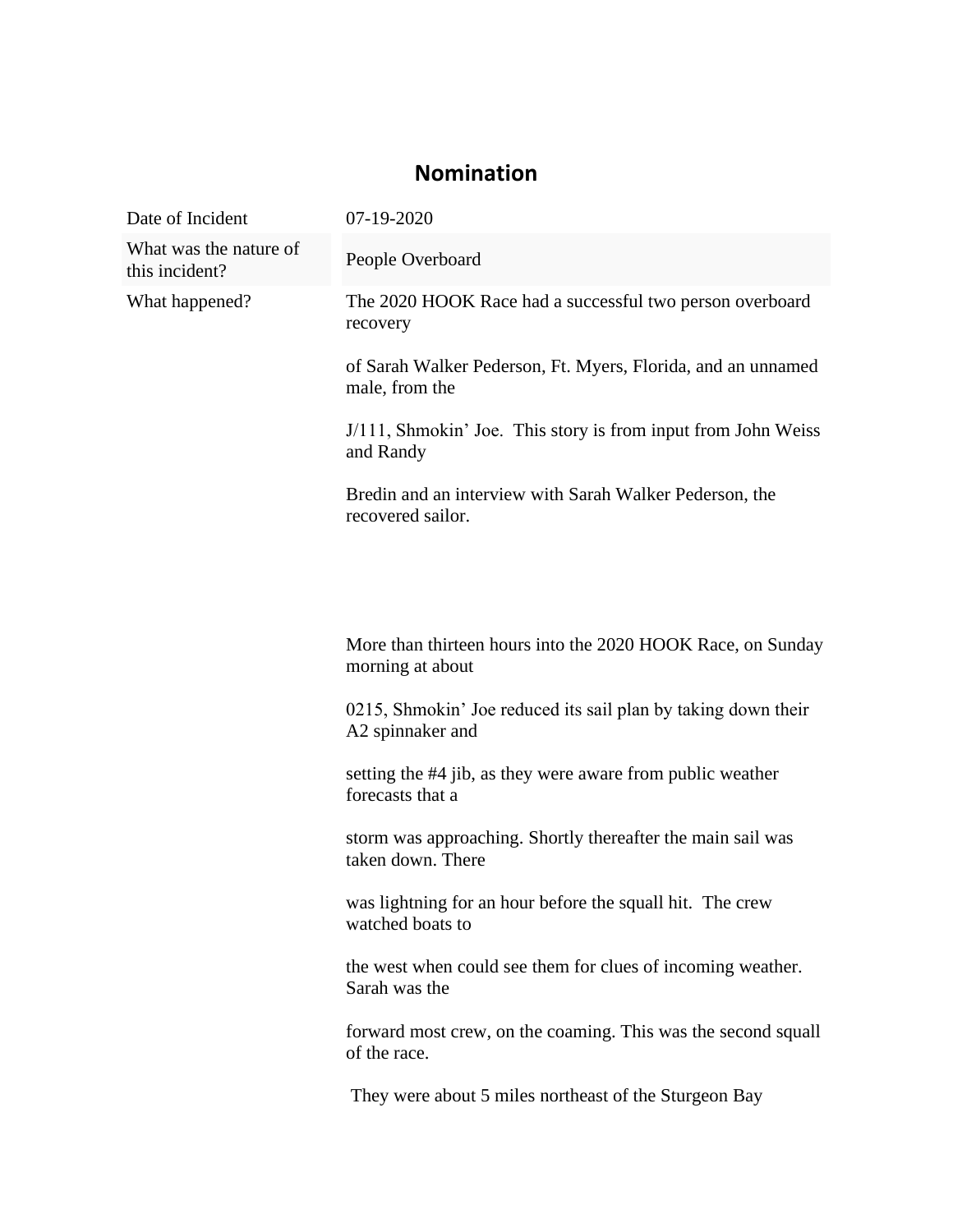shipping channel.

The wind built, they knew it was coming in, and three crew ware on the

coaming but not feet over the rail. Shmokin' Joe was on port tack making

about 7 knots on jib only.

At about 0400, Shmokin' Joe was knocked down during the second storm endured

during the race. The microburst suddenly shifted the wind direction almost

180 degrees to the northeast for a brief time; it eventually returned to the

west. This caused a slam tack from port to starboard tack, suddenly

putting the "high side" crew on the low side, in the water. The wind speed

was high enough to foam the surrounding water. The crew estimated over 70

mph. Shmokin' Joe was on its side, rudder above the water. Shmokin' Joe was

pinned down for about four minutes.

All crew on deck were tethered in when the storm hit. Sarah's stepson, Matt

Pederson, was aboard the Tartan 10 Monitor on the helm in the storm; he said it

was raining so hard he couldn't see the instruments on the boat's mast. In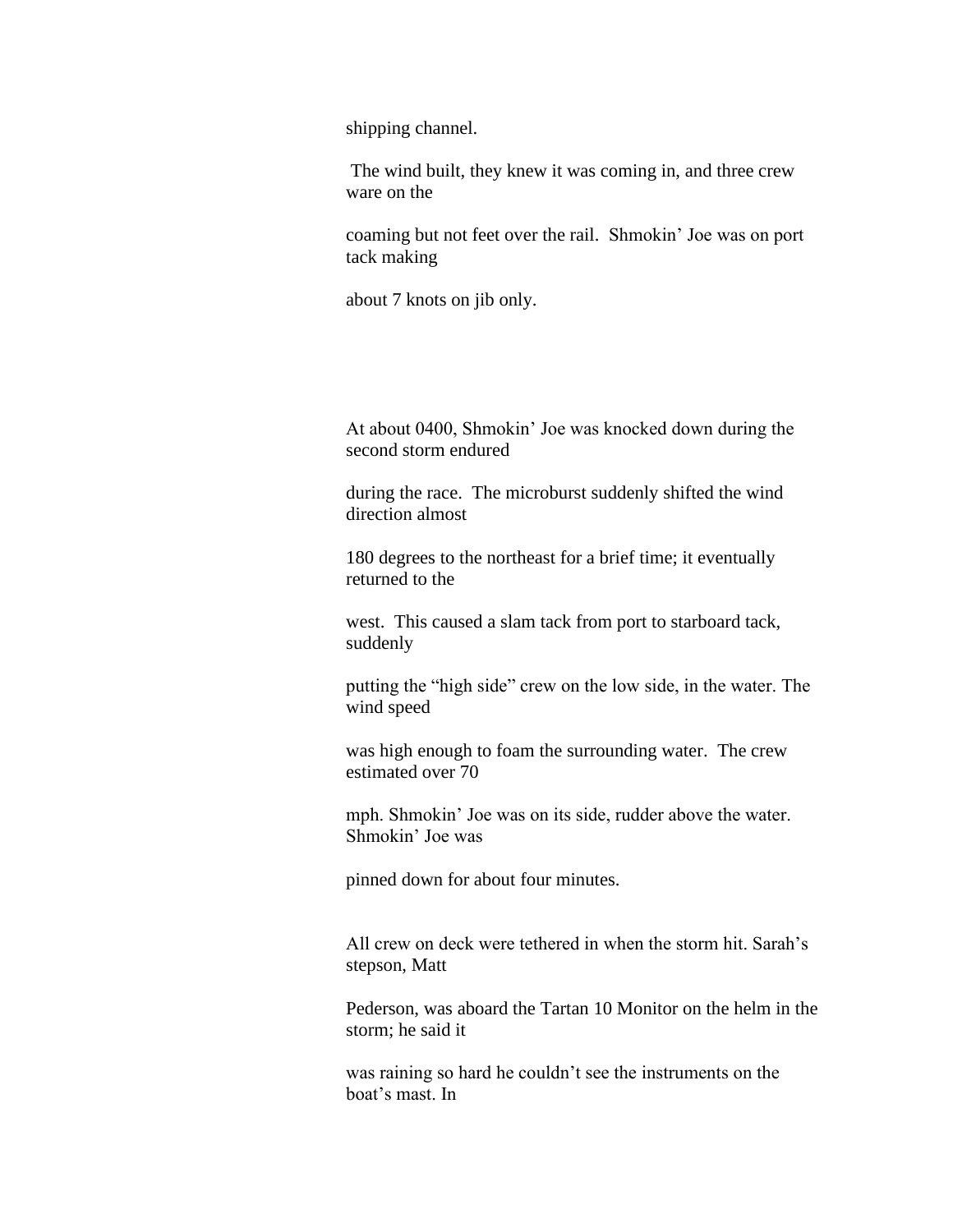the J/111's broach, two crew were washed overboard. As the boat rounded

up into wind, Sarah grabbed a winch but couldn't pull up. As the boat was

rounding up, water washed along the deck; this lifted Sarah out of the boat. The

snapshackle on Sarah's tether released for unknown reason. Sarah did not

panic, but remembered all of her safety training and years on the water. She

quickly illuminated her strobe, pulled out her whistle and began making noise

while conserving energy in the 56° water. One tethered crewman was pulled back

onboard promptly. A headcount was done quickly while pinned and Sarah was

determined to be overboard. Later inspection shows the spring and pin on

Sarah's tether to be intact; it was new in 2017.

MOB called by the crew and all crew engaged in the search. Micki Nielson was

below, off watch, standing when the knockdown happened. The VHF radio is

on the starboard side. She had to climb up to it. Mickey attempted

to push MOB button, it wouldn't activate and it wouldn't lock in. She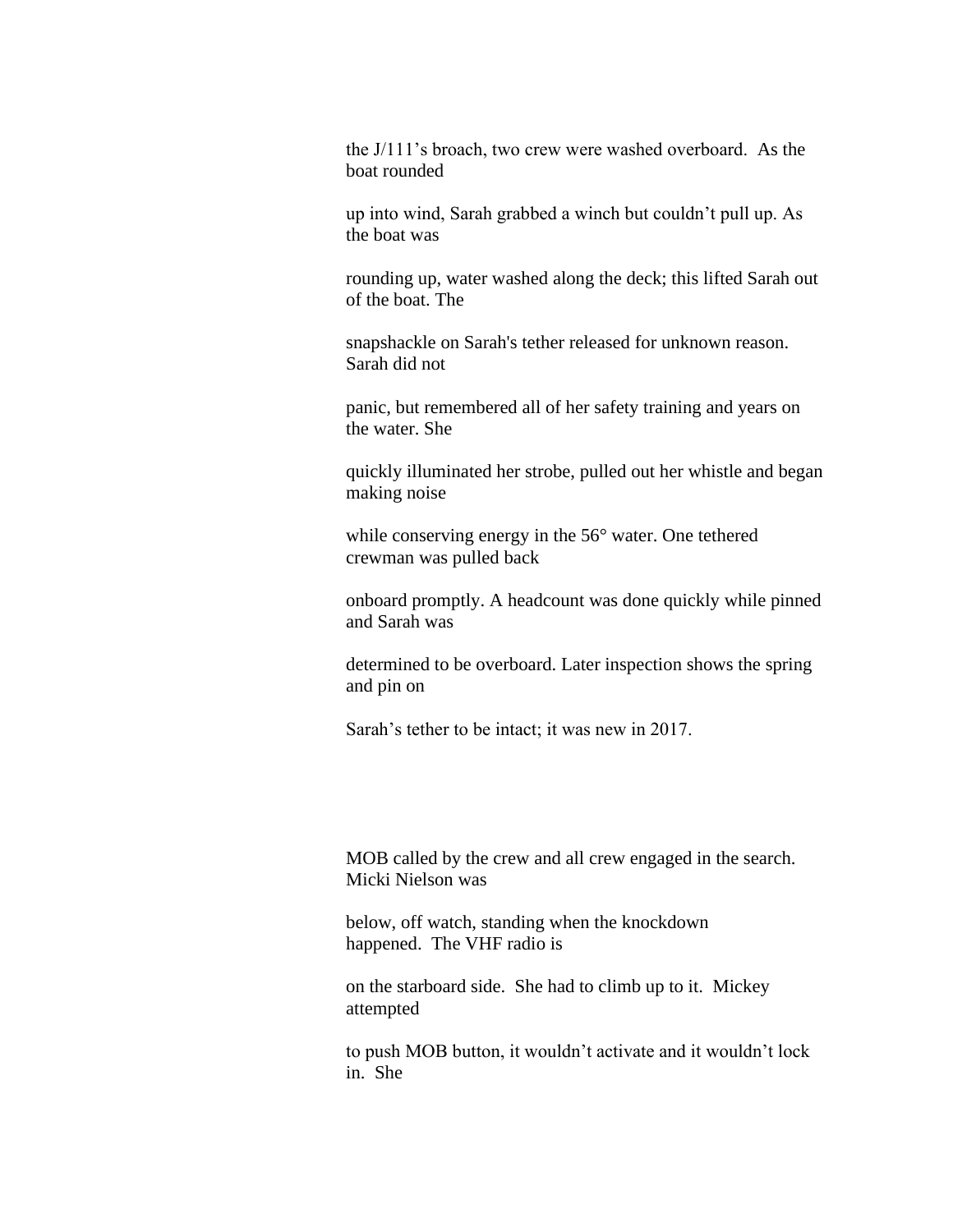took out her phone and took a photo of the GPS bearing display with her phone

camera so they had a reference for Sarah's location. This was critical

information for the successful recovery. Mickey radioed a Mayday call

while Shmokin' Joe was on her side. Communication through the hatch board

wasn't easy, as the wind, rain and rushing water on the hull was loud. The

boat also suffered a second broach and knockdown.

Locating Sarah was difficult while the storm moved east. It was raining, dark,

and seas while diminishing, were still present.

Sarah says she bobbed up out of the water, free of the boat, and could still see

Shmokin' Joe on her side. Then there was a heavy, torrential downpour,

she couldn't see and lost sight of boat. She turned on the Forespar

strobe. Sarah said, "I was lucky. I didn't have the cold shock,

even though the water dropped to 56 degrees. I didn't feel like it was

really cold. I had on full high-top Sperry boots and kicked them off.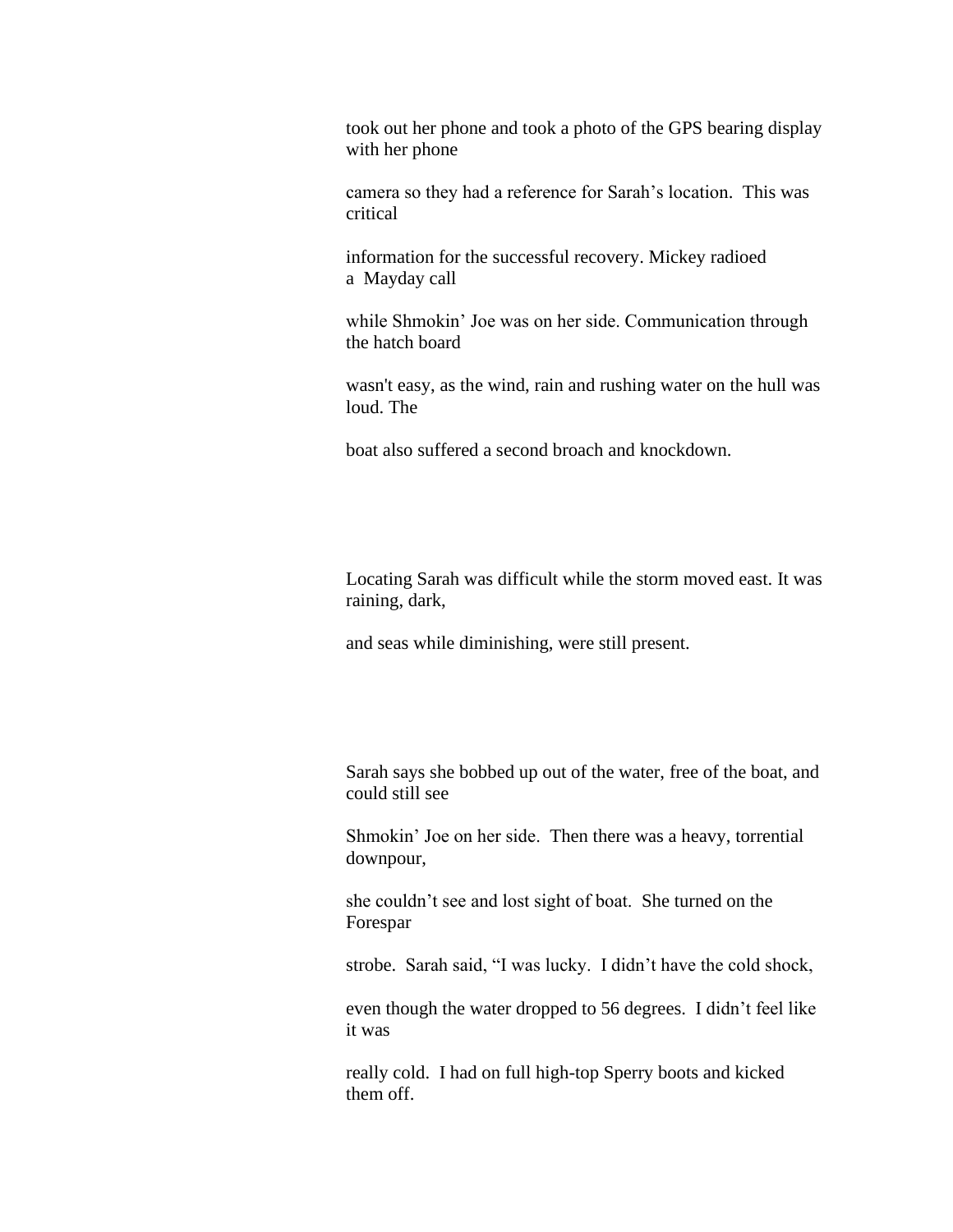I had on inshore weight trousers, an inshore weight Henri Lloyd smock with

no hood, kept those two on, and had no head covering."

Rather than a currently popular inflatable Personal Flotation Device, Sarah was

wearing an Extrasport foam PFD, a kayaking model with open arm holes.

Sarah said, "I feel that I survived because I was in a regular foam life

jacket, not an inflatable. I had back and front flotation which help maintain my

position like a cork, rather than laying on my back, which helped navigate the 5

foot waves. I felt I could ride over the top of the waves better when

treading water, I was kept more upright position."

She said she shifted body position so her shoulder was turned to the waves as

bigger waves came that were going to wash over her, to not swallow a lot of

water. She initially blew the whistle, but when she couldn't see the

boat anymore, stopped to conserve her strength. She has no time frame for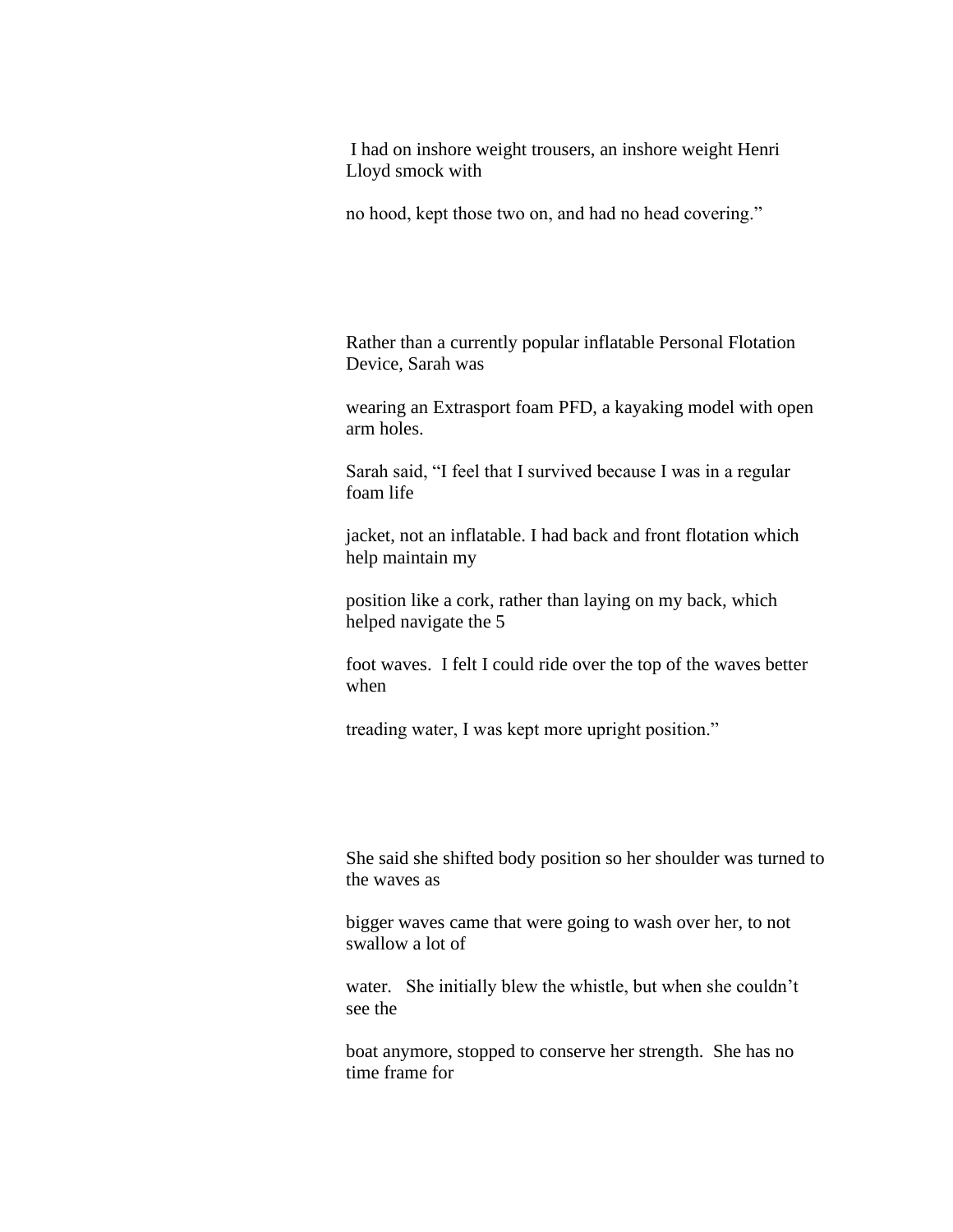the experience, only that time passed. Later on when trying to use the

whistle, she said, "My breathing wasn't regular. I strove to not

hyperventilate, so would blow the whistle intermittently."

It took the crew just over an hour to spot her strobe light, after regaining

control of the boat, dropping the #4, clearing lines, and getting underway under

power.

At one point Sarah saw a spot light scanning. It was the emergency light

carried and deployed by Shmokin' Joe. When the rain let up, she could

see Shmokin' Joe coming at her. They had seen the strobe light. As

they approached they heard the whistle! Randy Bredin said, "Best sound

I've ever heard. Emotions were noticeably high, but Sarah's voice

straightened us out!"

They had a throw bag ready. They threw it, she was able to swim to it and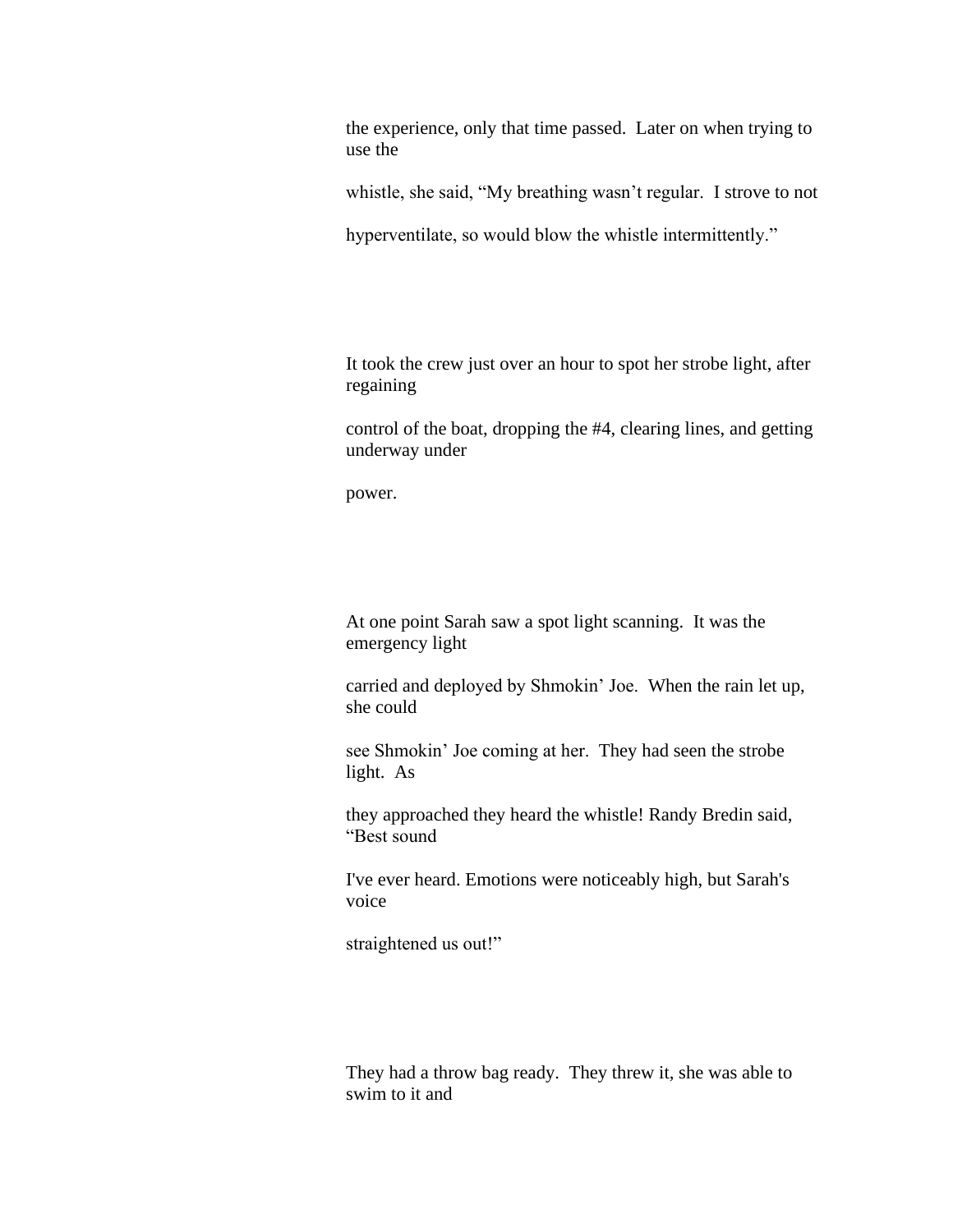hold on. The crew pulled her alongside and brought her aboard. The crew of

Shmokin' Joe recovered Sarah about 0500. It was starting to get light

out and the rain had let up.

The water temperature was 65-70° until the storm, but the Coast Guard reported

that the lake water had turned over which led to the water temperature dropping

to 56°. The Coast Guard came alongside Shmokin' Joe almost immediately after

she was pulled aboard, helped Sarah into a basket and transferred her to the

Coast Guard boat. The Coast Guard took her to the Sturgeon Bay Coast Guard

station, right at the end of the shipping channel. EMS was waiting on

shore to take her to Door County Medical Center in Sturgeon Bay. She was

diagnosed with hypothermia. She said she had really bad leg cramps due to

the hypothermia and was in the hospital for about 4 hours. She was treated

with warm saline, a warm blanket, got normalized and was released. She

suffered no physical injuries other than a few small bruises.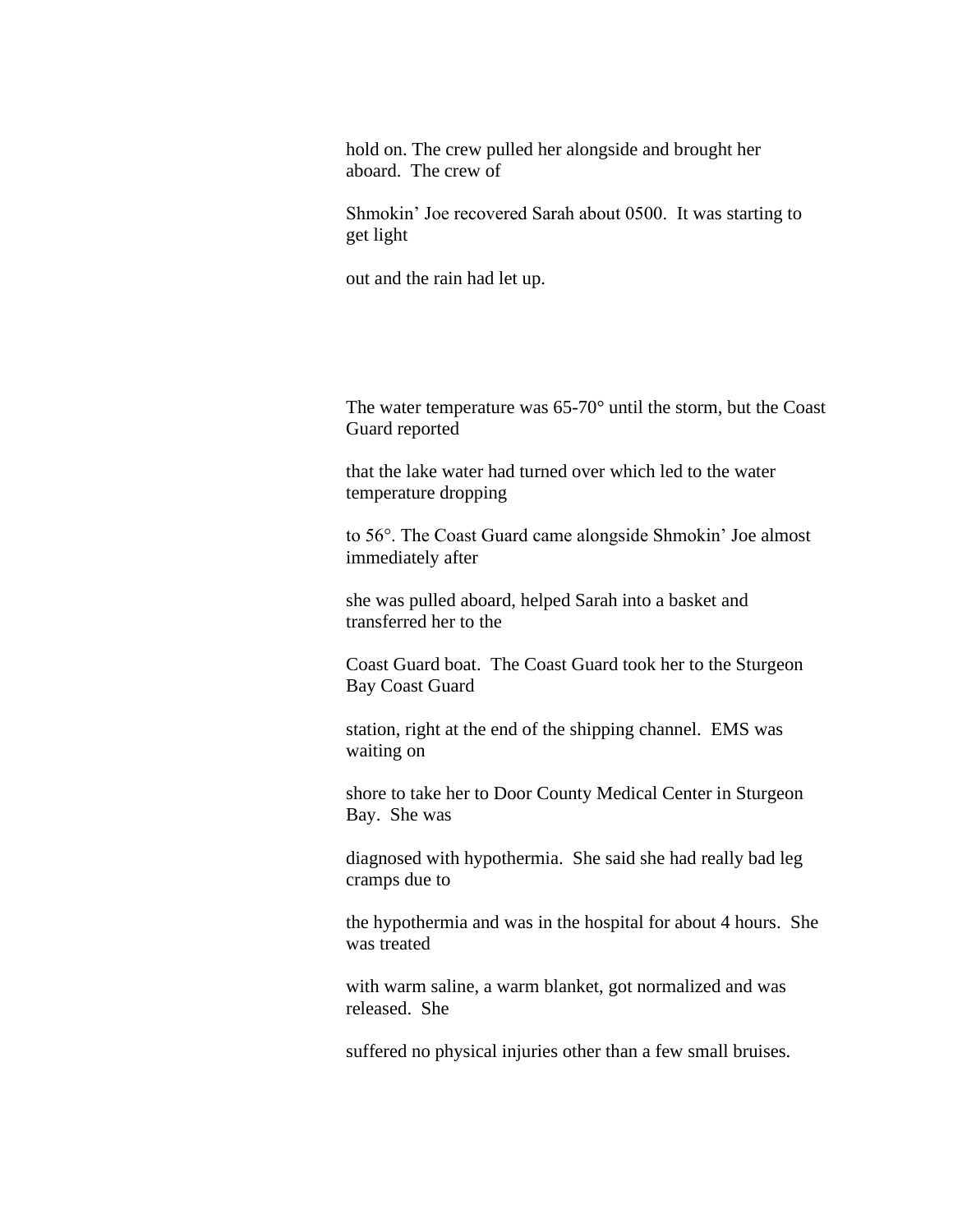Sarah said, "My biggest fears were that the strobe light would go out and

coping with the leg cramps that were making treading water difficult. The

Forespar strobe materials state that with a fresh battery it will light for 24

hours. I told myself in the beginning, 'I know what to do, after 55 years of

sailing this doesn't have to be my end."

Sarah said that she swims a lot, does exercises in the water regularly, and

thinks that helped a lot. She believes it important to be able to handle

and be comfortable with being in the water for an extended time.

Sarah said initial on board reports had wind speeds at 50 mph, but Shmokin'

Joe's instruments stopped registering. Other boats reported highest

speeds of 70 mph and 80 mph, but that's heresay. Sarah said the crew

collectively used their experience and preparation to find her. She did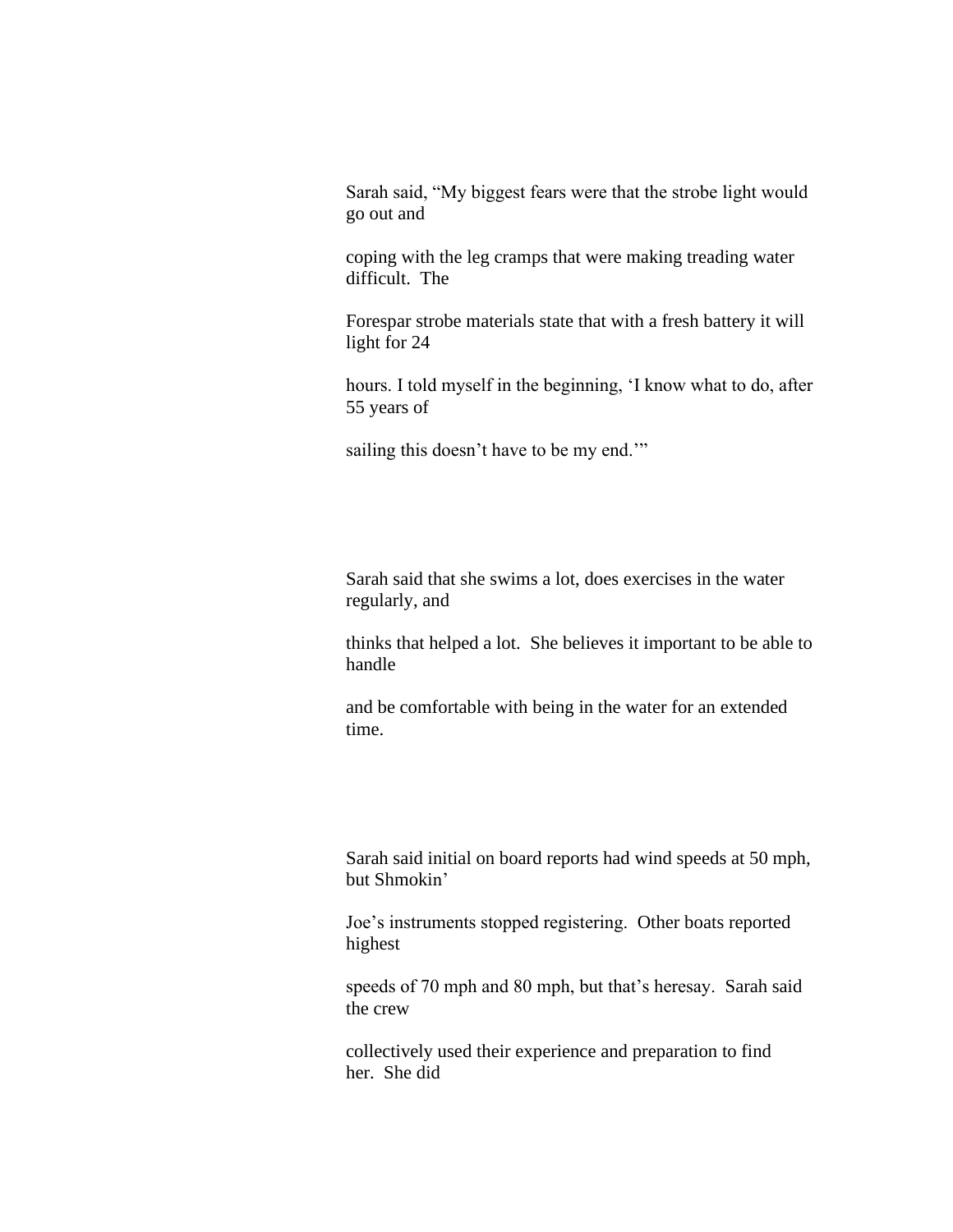not see any other boats.

Aboard the J/111 Shmokin' Joe were owner Jeff Schaefer, with crew Micki

Nielson, Rob Walker, Mike Reisinger, Nick Ponsonby, Mark Lewis, Randy Bredin,

and Sarah Walker Pederson. The crew was delighted to hug, cry, smile and

laugh later that morning in Sturgeon Bay with all the Shmokin' Joe crew

together.

Sarah, a Kenosha native and recent retiree to Florida, said she will get out and

do more racing. She plans to get a water-activated strobe light.

Even after her experience, she said, "EPIRBS are expensive. I

don't know that I'll get one. I wear a foam life jacket at night to keep

warm and will keep doing so."

She had an inflatable PFD on during the day because it was 90 degrees and the

foam vest would have been hot. However, for night time, she likes comfort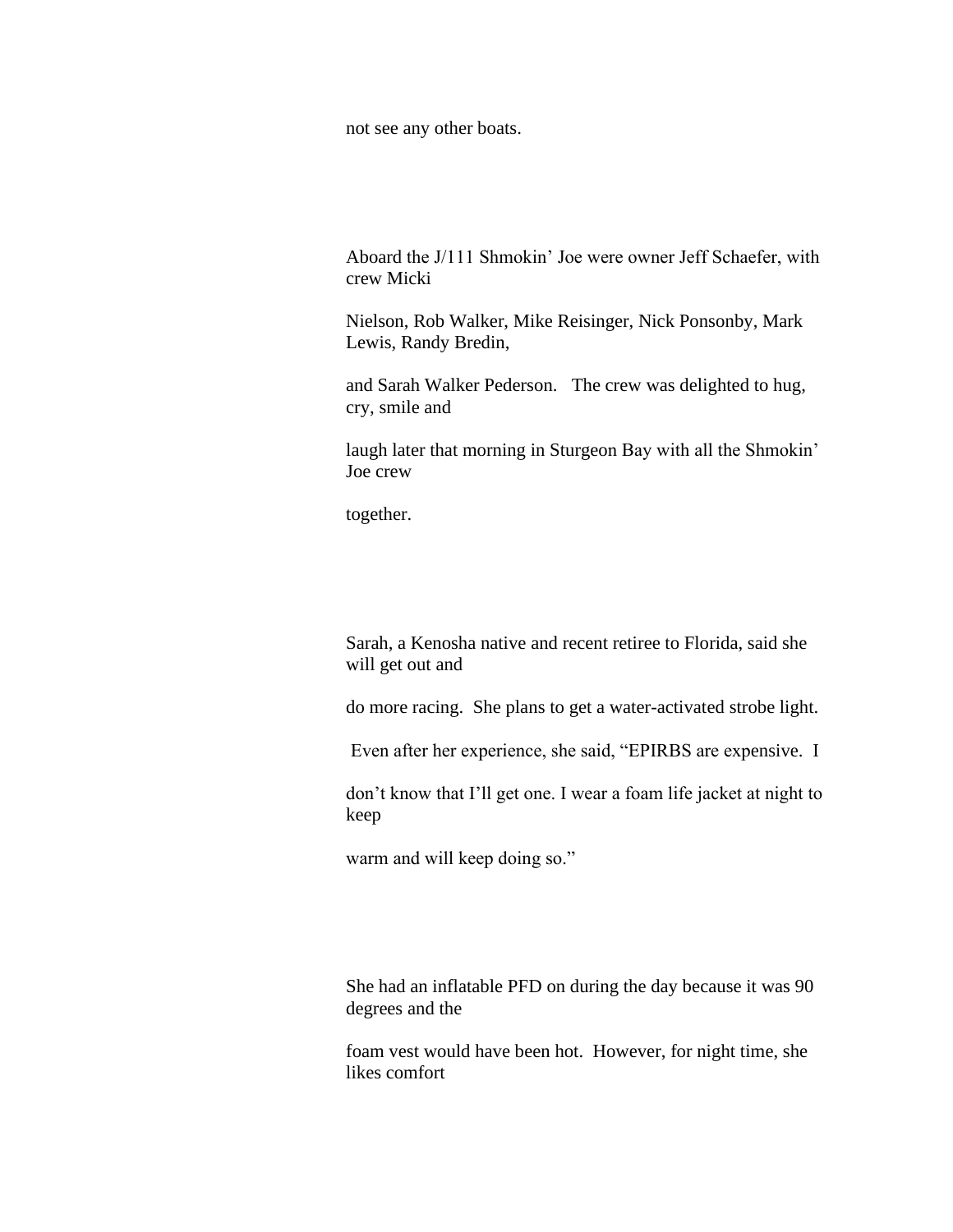of the foam PFD, both for warmth and for comfort on the rail and lifelines.

She also said she has a concern with inflatable PFD's that she doesn't

want to worry about a mechanical failure.

Sarah is a Fifth grade teacher, now entering her second year in the Lee County

schools in the Ft. Myers, Florida area, having retired from Kenosha Schools

after 25 years. She has taught sailing at the Offshore Sailing School at

Sanibel, Florida.

Sarah's purpose for telling the story is to help others. She stated that

safety equipment is important, but it's equally important for users to know

how to use their equipment and be comfortable with it. She also wants to

publicly recognize Jeff Schaefer and the crew for their great work in her

| Event Name            | 2020 HOOK Race    |
|-----------------------|-------------------|
| Sponsoring Yacht Club | Racine Yacht Club |
| Event State           | Wisconsin         |
| Event City            | Racine            |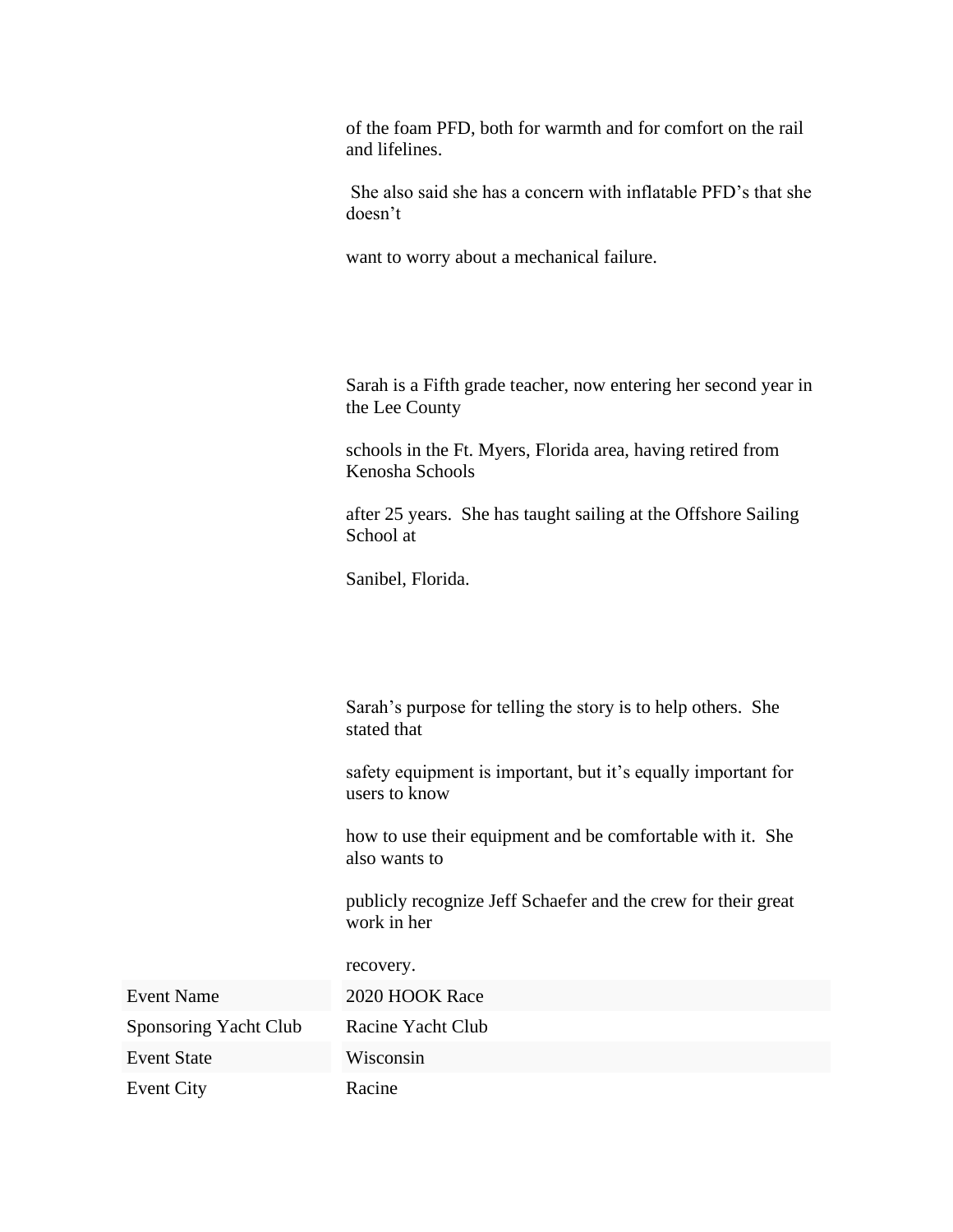| Body of water                                                                          | Lake Michigan                                                   |
|----------------------------------------------------------------------------------------|-----------------------------------------------------------------|
| Was the race sailed under<br>the World Sailing Special                                 |                                                                 |
| <b>Regulations Governing</b><br>Offshore and Oceanic<br>Racing including US<br>Sailing | N <sub>o</sub>                                                  |
| Prescriptions?                                                                         |                                                                 |
| Which category?                                                                        | $\mathbf{1}$                                                    |
| Time of incident                                                                       | Night                                                           |
| Air temperature                                                                        | 75                                                              |
| Water temperature                                                                      | 70 down to 56                                                   |
| Wind speed                                                                             | 20 to 70 mph                                                    |
| Wave height                                                                            | $3 - 5'$                                                        |
| How many victims were<br>involved in the                                               | $\overline{2}$                                                  |
| incident?                                                                              |                                                                 |
| Name                                                                                   | Sarah Pederson                                                  |
| <b>Address</b>                                                                         | Street Address: unknown<br>City: Ft. Myers<br>State / Province: |
|                                                                                        | FL                                                              |
| Boat name                                                                              | Shmokin' Joe                                                    |
| Boat length                                                                            | 36                                                              |
| Boat make & model                                                                      | J/111                                                           |
| Was a PFD worn?                                                                        | Yes                                                             |
| Type of PFD                                                                            | Extrasport foam                                                 |
| Name                                                                                   | <b>Namenot Disclosed</b>                                        |
| Address                                                                                | Street Address: unknown street<br>City: unknown<br>State /      |
|                                                                                        | Province: WI<br>Postal / Zip Code: 53004                        |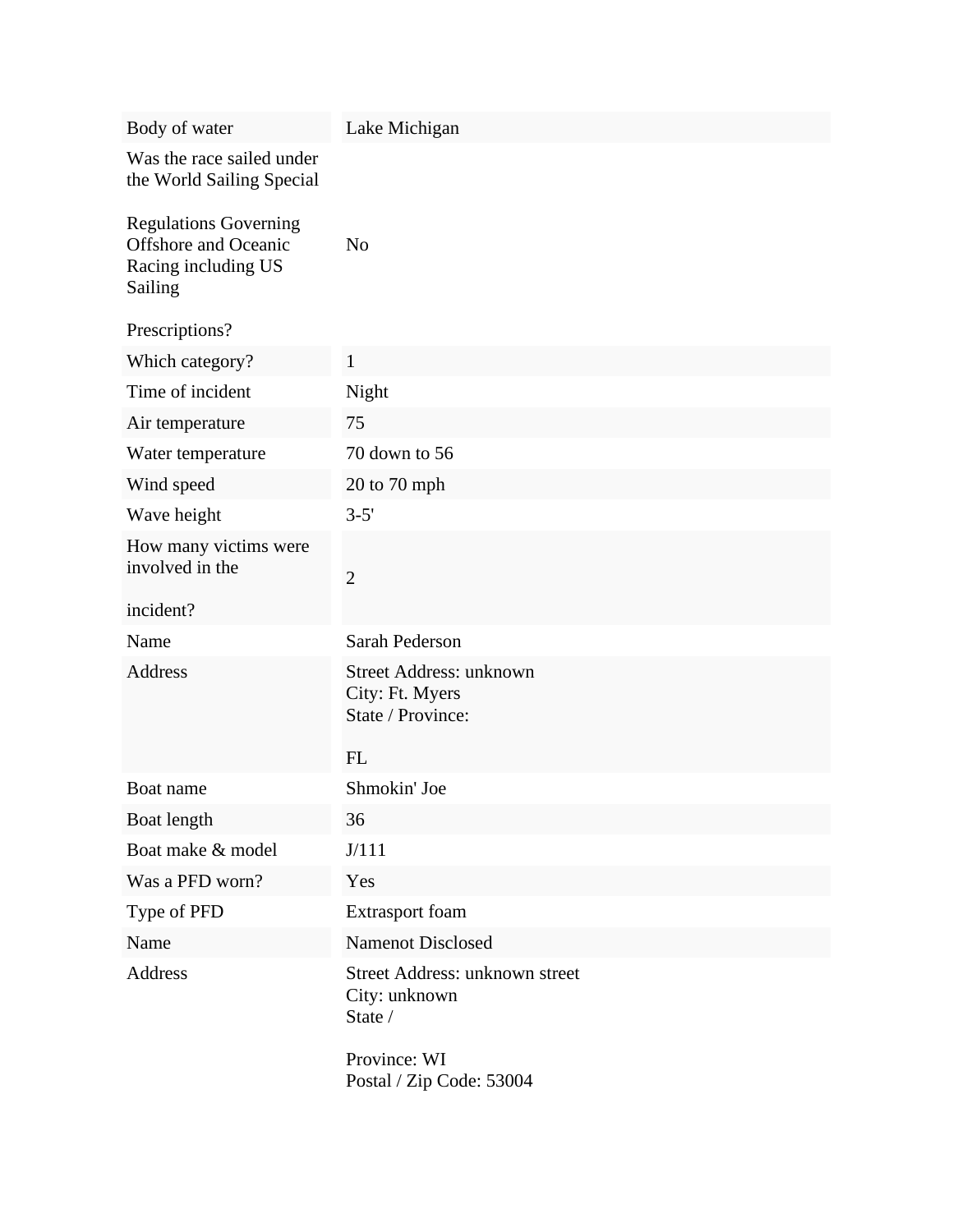| Boat name                                      | Shmokin' Joe  |
|------------------------------------------------|---------------|
| Boat length                                    | 36            |
| Boat make & model                              | J/111         |
| Was a PFD worn?                                | Yes           |
| Type of PFD                                    | unknown       |
| How many boats were<br>involved in the rescue? |               |
| <b>Skipper Name</b>                            | Jeff Schaefer |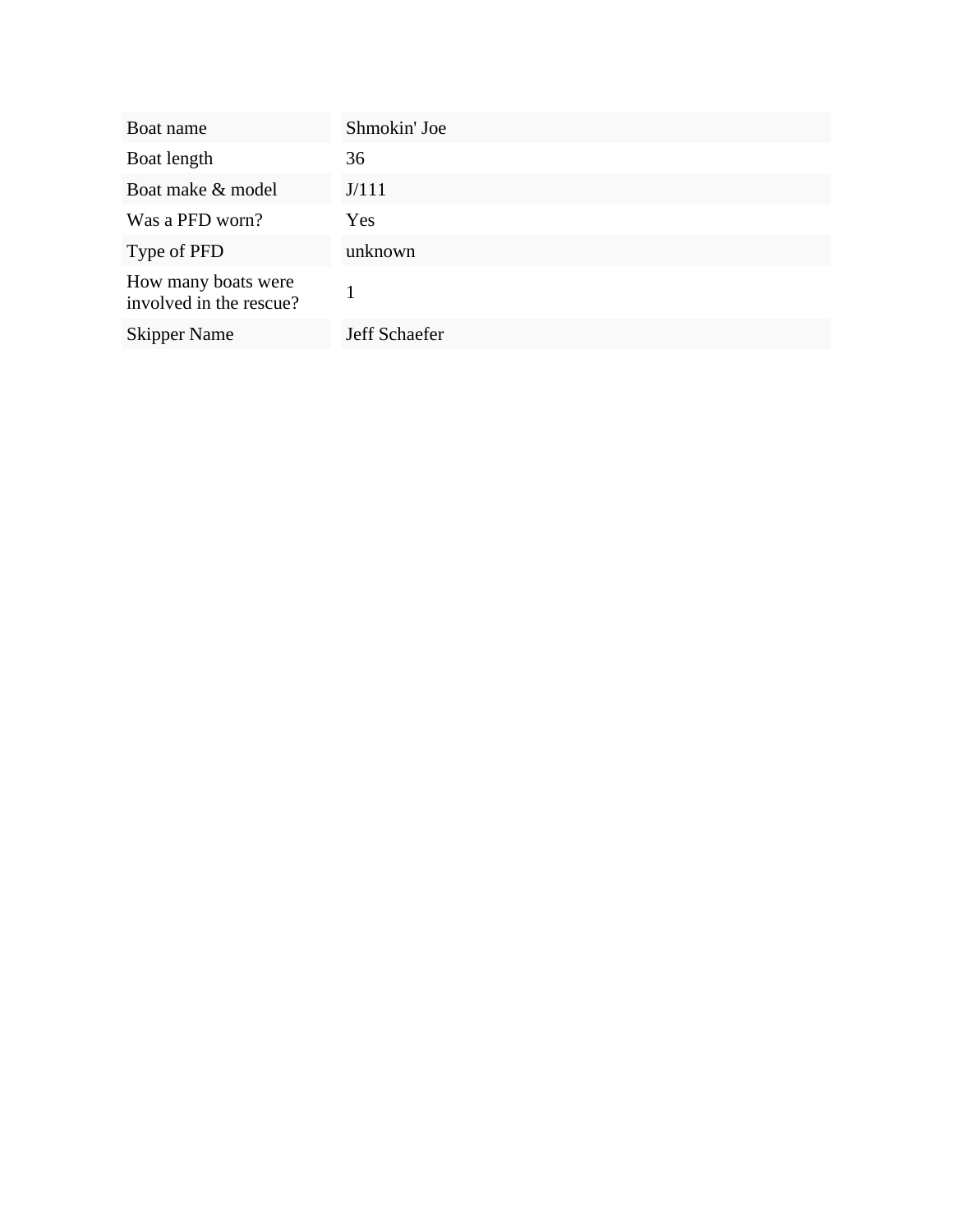#### **News Reports**

**KENOSHA NEWS** Lifestyles COVID-19 Buy & Sell SE WI Jobs

# Swept overboard in a storm, Kenosha native survives with help of safety gear and devoted **crew**

TOPICAL FEATURED



arah Pederson's first thought in hitting the water was a simple one  $$ breathe.

"The first thing I said to myself was 'you have to regulate your breathing," Pederson said. Slow your breathing down, she told herself, and don't panic.

Which, in the circumstances, was easier said than done.

S

 $\overline{D}$ 

Pederson was bobbing in the water about four or five miles off the Lake Michigan shore. It was about 4 a.m. It was pitch dark.

The wind was howling and it was raining so hard that on another sailboat in the annual HOOK race a crew member reported he could not see the mast from his place at the tiller.

"It was really poor weather," said Petty Officer German Bahena Cardozo, who was in charge of the U.S. Coast Guard rescue boat at the Sturgeon Bay Station early Sunday.

"There was a really thick fog and a huge rainstorm, thunder and lightning. The air temperature was in the low 60s and the water temperature dropped to about 57 degrees. There were four-foot swells."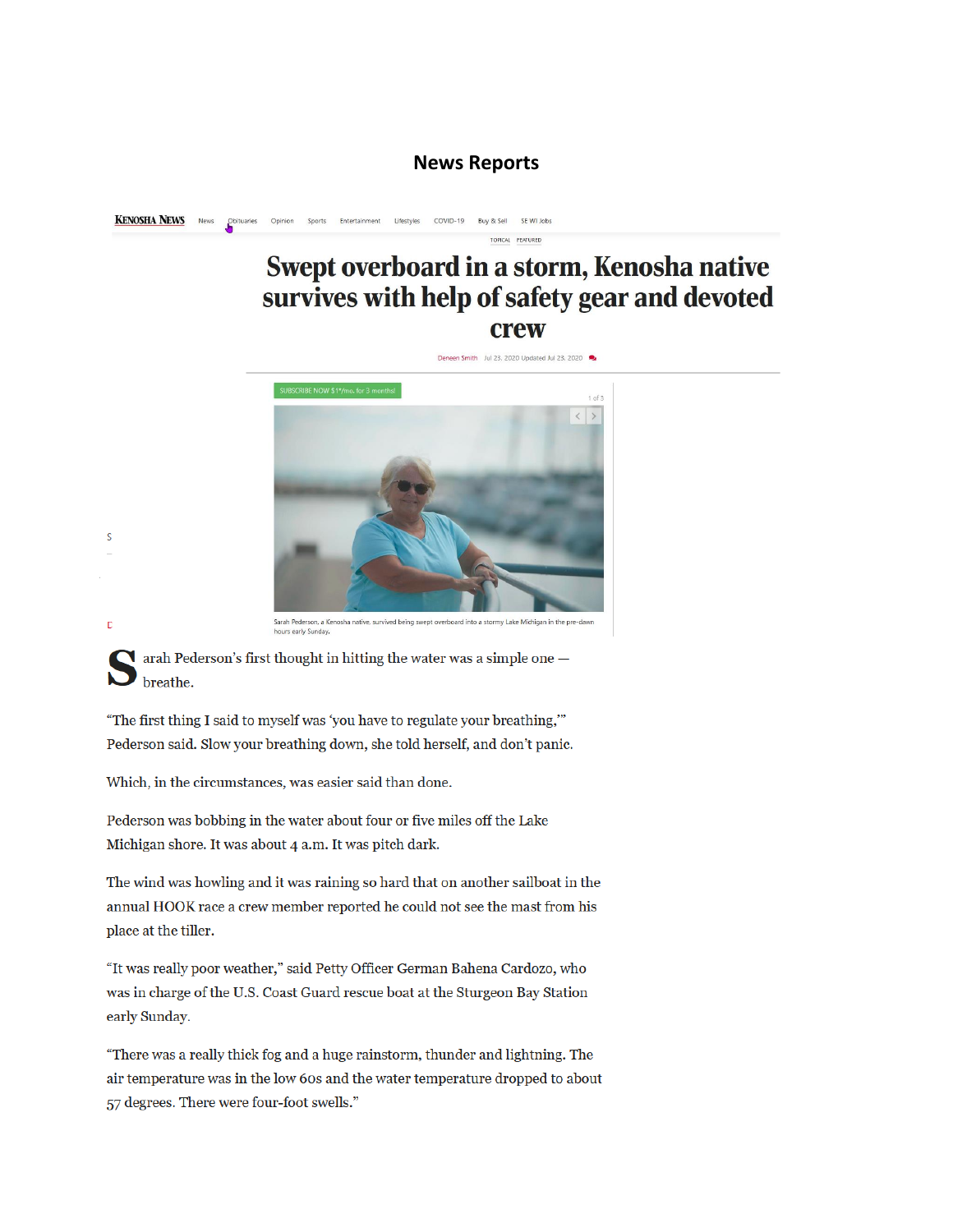## A sailing life

Pederson, 65, grew up in Kenosha and has spent most of her life sailing from the harbors of Kenosha and Racine.

Although she and her husband moved to Florida a year ago, she had returned to Wisconsin to take part in the HOOK Race last weekend.

On Saturday morning she left Racine as part of an eight-person crew on a 36foot sailboat, planning to race nearly 200 miles from Racine to Menominee, Mich.

"I've done this race 23 times," she said. She was sailing with a "very experienced" crew" including her brother.

The crew knew a storm was expected overnight Saturday, and Pederson said they were prepared. They had reduced sail and were wearing safety gear, including life vests with strobes, and Pederson and each of the other crew members on deck clipped to the boat with six-foot lines attached to safety harnesses.

But when the storm struck, the wind suddenly shifted and the boat broached. Pederson and the other crew members who had been on the high side of the boat were suddenly flung backward as the boat shifted and water swept down the deck.

When the water hit, Pederson said, the clip holding her safety harness failed. She was swept away into the darkness.

Calling the Coast GuardOn the boat, Pederson's fellow crew members had seen her swept into the water and they instantly went to work trying to get the boat under control, to drop sails, to secure lines and start the engine.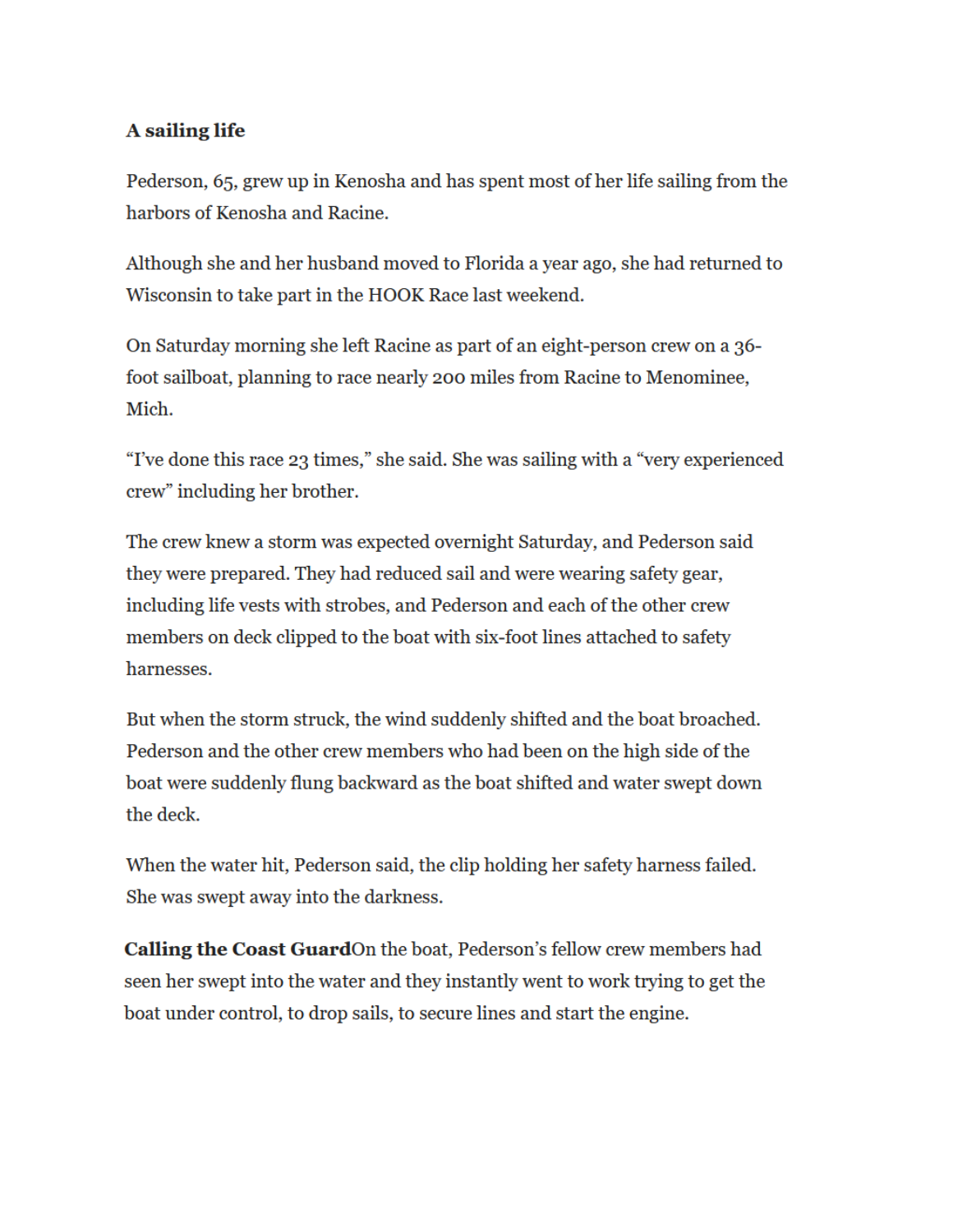One crew member noted the coordinates where she had fallen. They called the Coast Guard for help.

"It's a pretty intense situation," said Pederson's husband, David, an experienced sailor who had remained on shore that day. "They had to right the boat so they didn't lose anyone else."

In the darkness and the storm, Pederson and the crew immediately lost sight of each other and she was alone in the water in the darkness.

She remained alone, drifting through the storm, for an hour.

Was she scared? "I have a hard time answering that question, because I surprisingly managed in my own mind to stay calm," she said. "The first thing I said to myself was you have to regulate your breathing. I do a lot of swimming and I guess I would call it water awareness, that helped me a lot.

"I also told myself—I had a lot of self talk—I said things like 'this doesn't have to be your end, you can do this ... although I'm not going to lie, there were times when I wasn't really sure."

As she drifted, she tried to keep herself oriented using distant lights on signal towers on shore. She scanned for the lights of boats. When she caught sight of scanning search lights, she blew her whistle.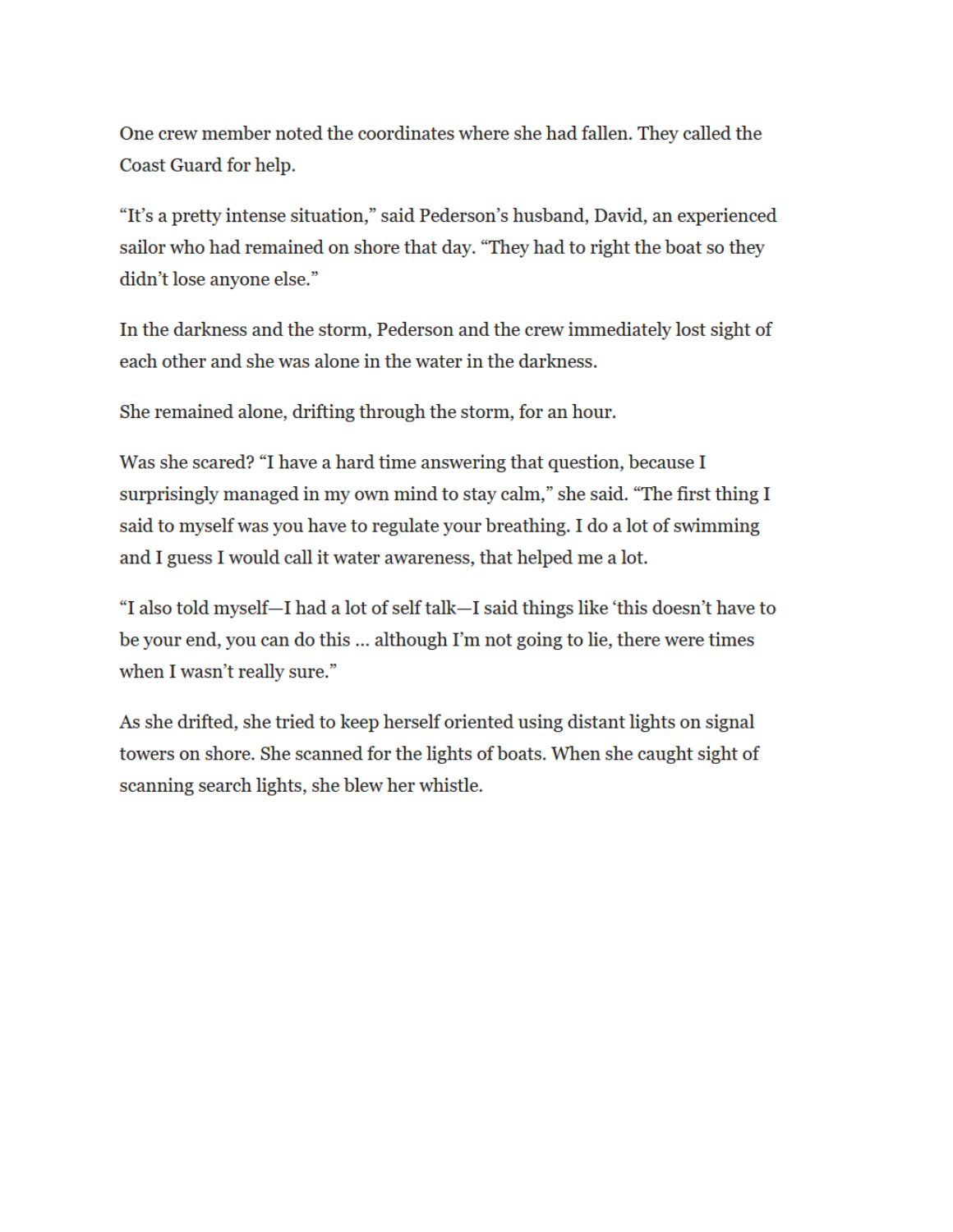**Prepared for this Pederson insists this is not a story about her, it is a story** about preparedness.

When she hit the water, she was wearing her life jacket. Not the inflatable life jacket she would wear while sailing during the day, but a full life jacket that allowed her to stay upright and tread water.

Attached to the jacket she had a strobe light that acted as a signal beam, and a whistle, a simple child's whistle, that she could blow to bring attention to searching boats.

"My story is about how I was able to survive because I had a full life jacket on. I had a strobe. I had a whistle, I had water awareness because I know how to swim," she said. "And I had a group of people who worked very hard to find me."

Throughout the storm, the crew of Pederson's boat was sweeping the search area looking for her strobe and listening for her whistle. Cardozo's crew from the Coast Guard station quickly joined them.

Cardozo said nighttime water rescues in stormy weather are rare. "But we were pretty hopeful," he said, "If she had not been wearing a life jacket with a strobe," he said, it would have been a different story. "That's part of the reason she is alive right now."

As the weather began to clear Pederson's crew spotted her in the water. They pulled her aboard, then transferred her to the Coast Guard boat.

"We took her to the station at Sturgeon Bay, where I had EMS on standby," he said. Pederson said she was taken to the hospital for treatment for hypothermia.